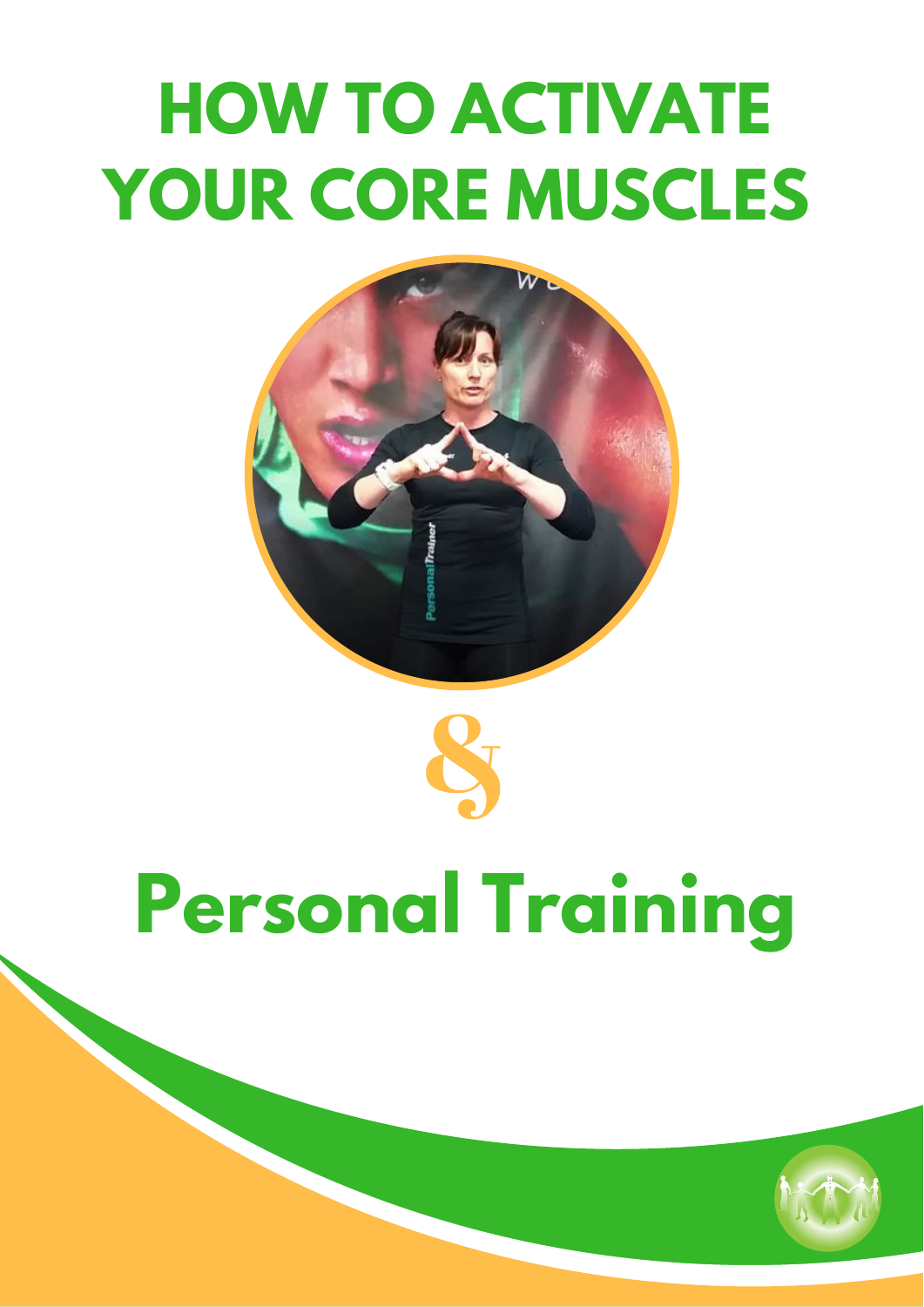## **How To Activate Your Core Muscles**

Let's talk about how to activate your deep abdominals (core muscles) correctly.

So what are core muscles? We have our diaphragm (our breathing muscles) that sit at the very top of the rib cage.

We have the pelvic floor muscles, a hammock like collection of muscles that run from the pubis at the front, to the two sit bones (the ischial tuberosity) at the sides and your tailbone or coccyx the back. So it looks like a diamond.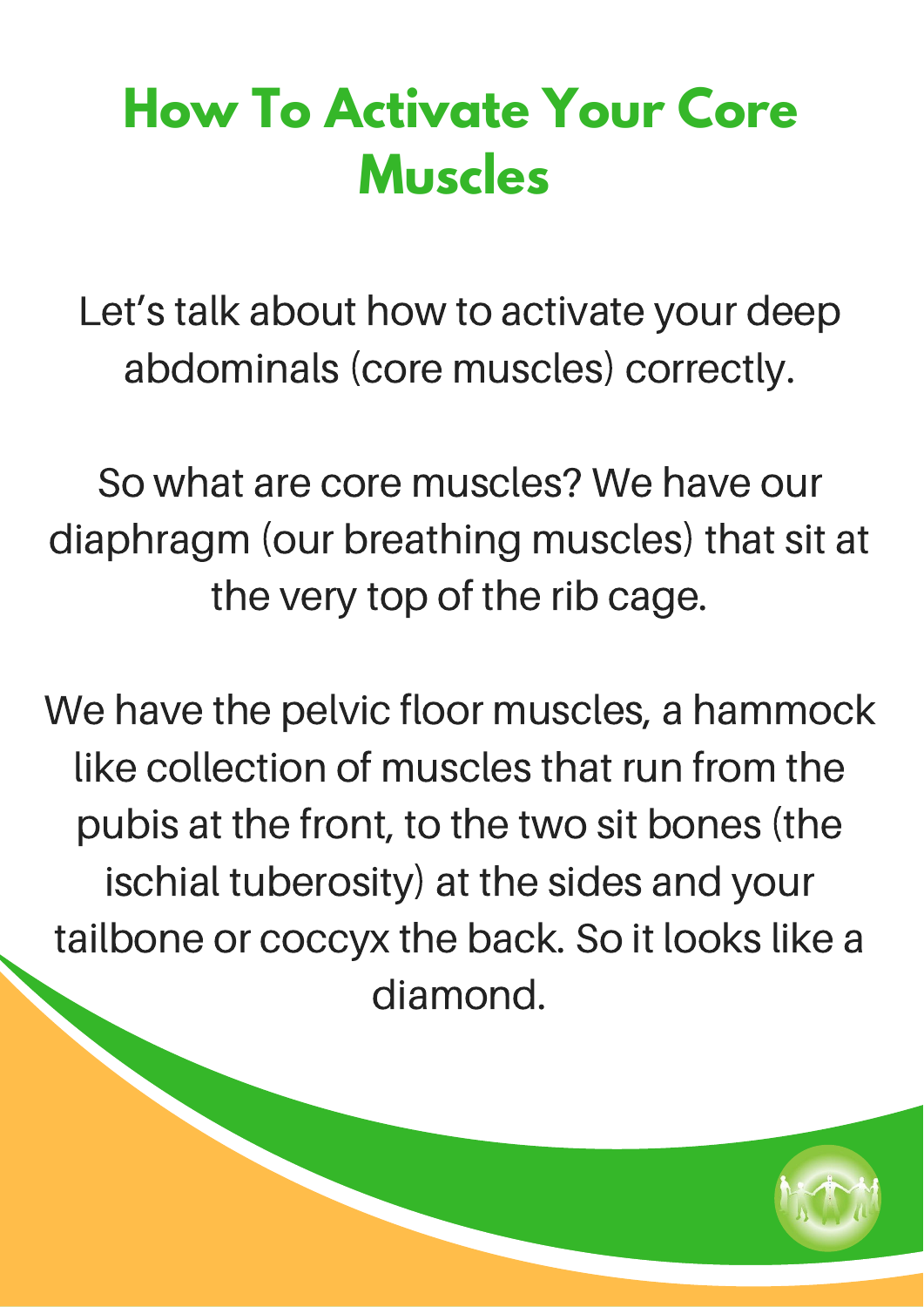[Watch this video by the same title under the video tab to see Ginera demonstrate this technique/exercise first hand.]



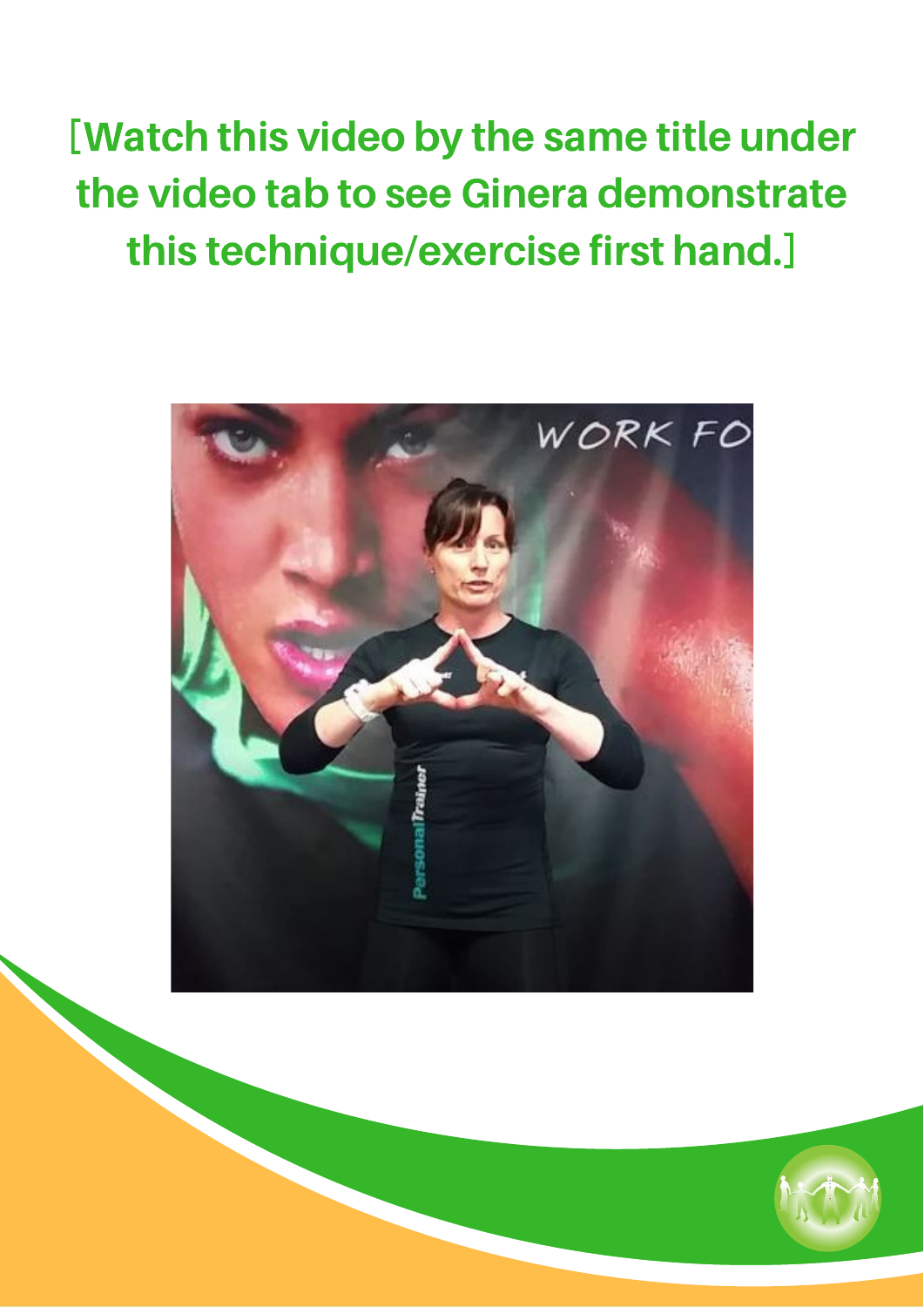Then we have transverse abdominis, our deep abdominal muscle that runs between the rib cage and the pelvis, which functions like a corset.

Then you've got multifidus the deep spinal muscles that runs the entire length of the spine and also the bulk of the fibres are laying over your sacrum.

So the pelvic floor, transverse abdominus and multifidus function together to support and stabilise the spine.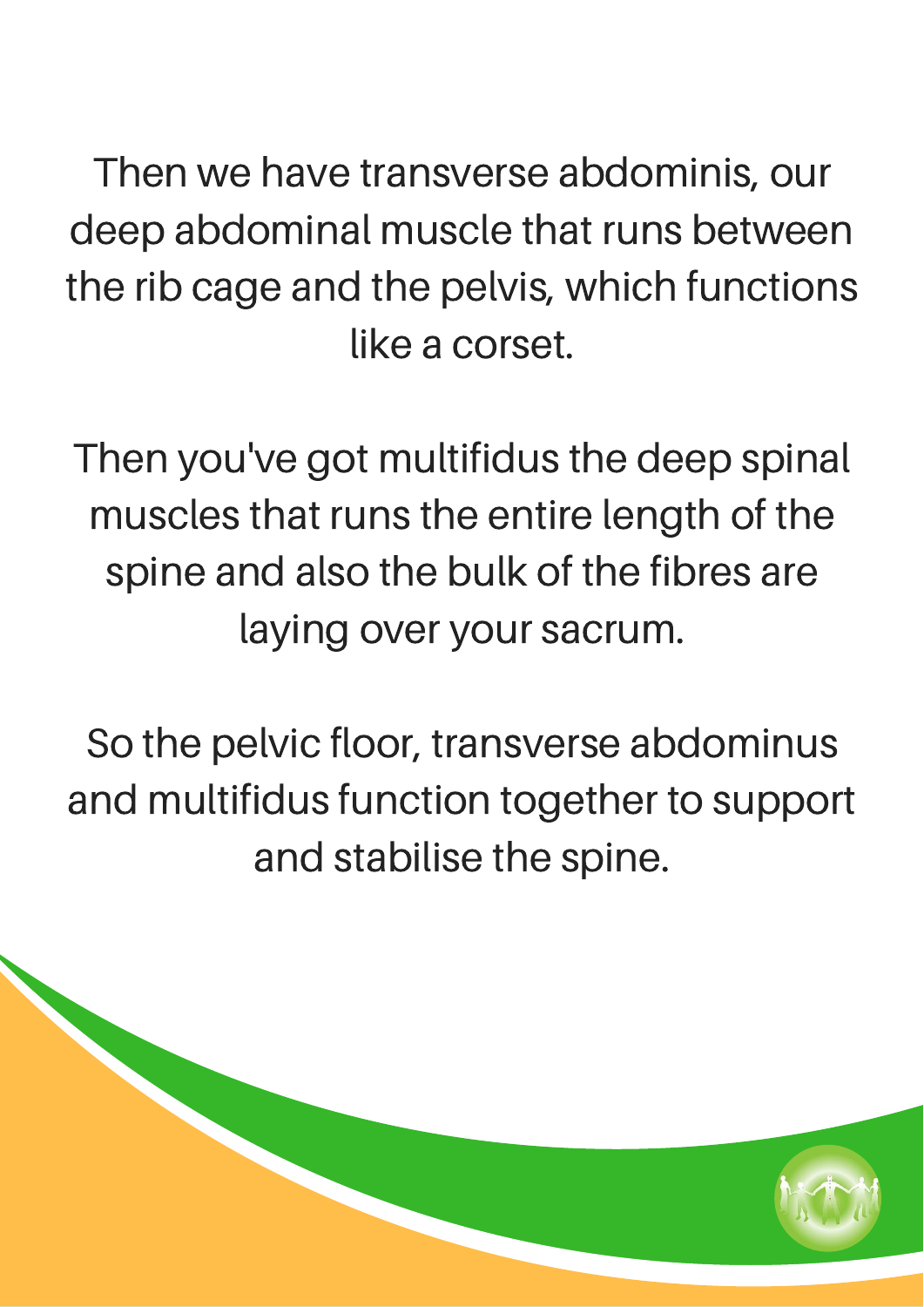This is really important to know. These muscles collectively function to support the pelvis and the spine before the limbs move or the anticipation of moment.

When we have lower back pain, there is a delay of this anticipated response and if this dysfunction is not corrected, it can hang around long after a person's pain has gone, potentially increasing the risk of injury.

A key point about core training is that you can't strength a muscle that the nervous system is not communicating to. You need to learn how to activate it before you strengthen it.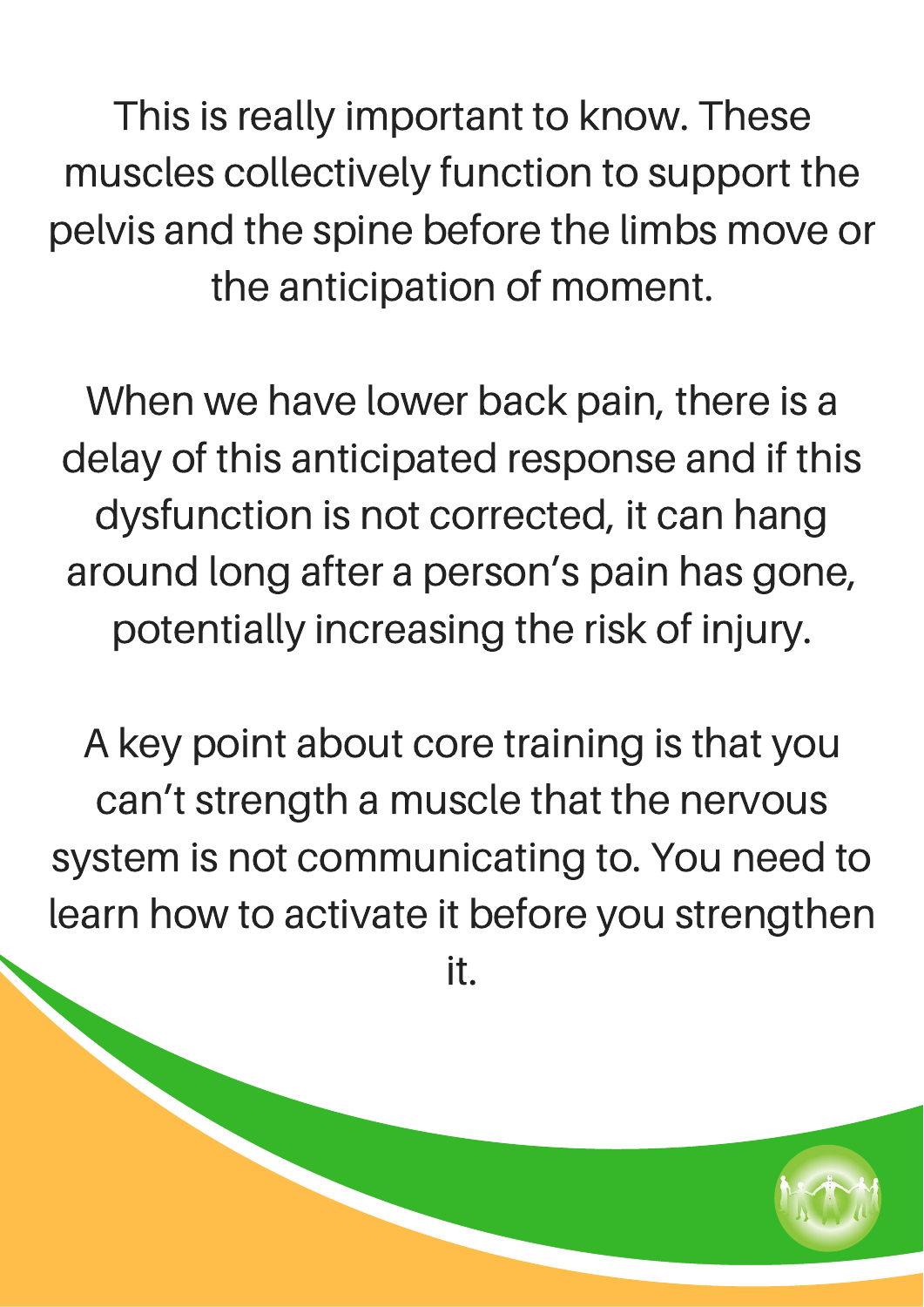#### So How Do We Activate These Muscles?

There are a lots of different cues out there, you've got to pick one that works for you. These are the ones that work for me: I think about a piece of string.

When I talk about activating pelvic floor muscles, I think about the string being connected to the pubis at the front, the two sit bones at the side, and the coccyx or tailbone the back. So I put that picture of a diamond into my clients mind and get them to imagine the drawstring that is connected to shorten and then draw it up. That is the pelvic floor cue.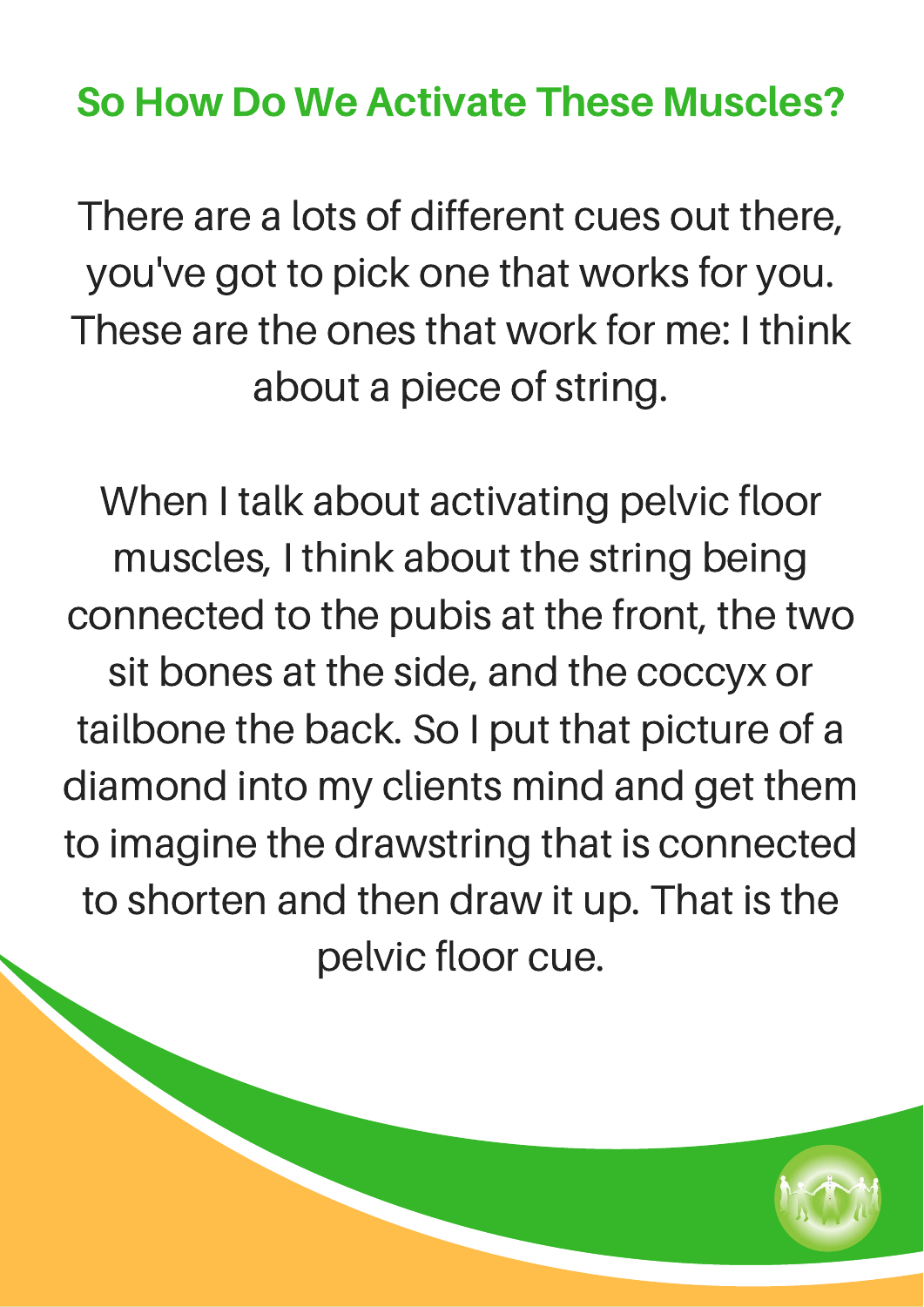### [Watch this video by the same title under the video tab to see Ginera demonstrate this technique/exercise first hand.]

Imagine there is a drawstring connecting the inside the front hip bones, then draw the muscles in to shorten the distance between that drawstring.

Put the L of your hand on the top of your pelvis, then trace that L down towards your spine, you will feel two receptacle bony landmarks. Now think about a piece of string drawing in between these two bones.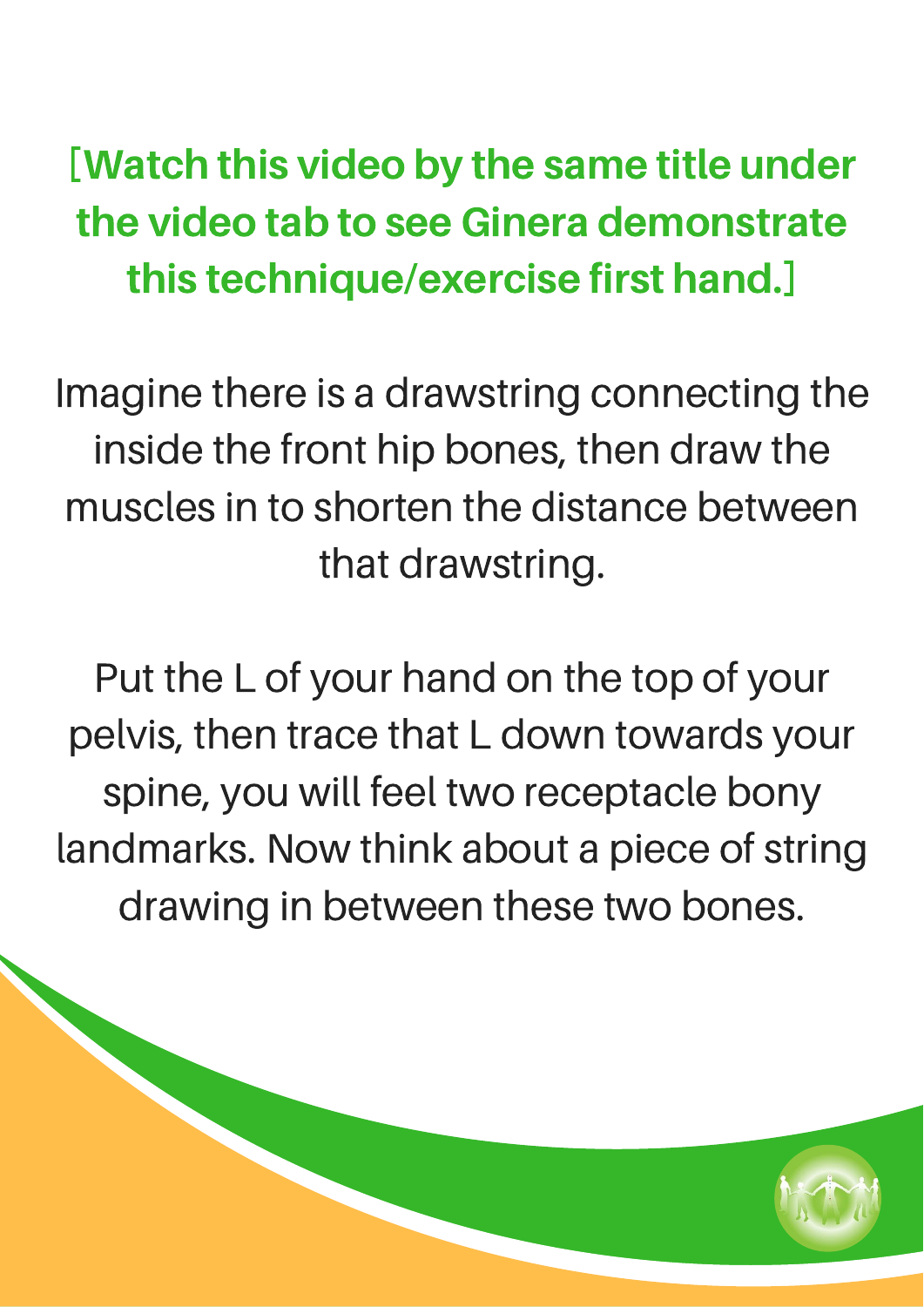Another cue is, without moving your body, imagine you are arching your back, right up into your neck without moving it.

The key points when you use these cues is less is more and think more than do. So literally you want to be thinking about the cues. (The strings drawing in, more than actually doing it). So you shouldn't feel any muscles bulging under your fingers.

If anything, it's a very slight, drawing away from your fingers and you will probably feel more when you let go.